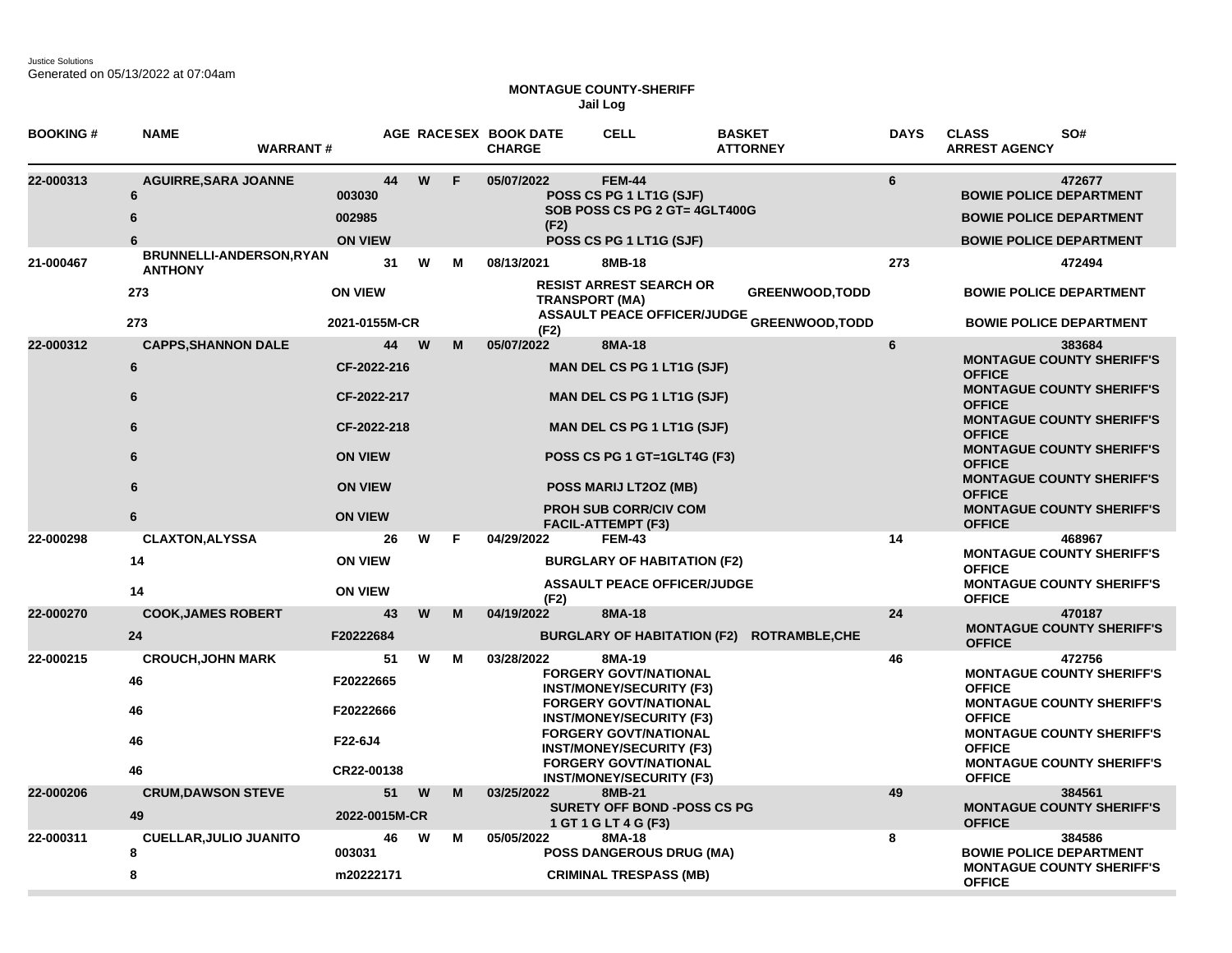| 22-000289 | <b>CUNNINGHAM, ROBERT EARL</b>      | 32 <sub>2</sub>                  | W | M | 04/26/2022<br>2M-11                                                                                       | <b>MOTION TO REVOKE ASSAULT</b>             |              | 419423                                                                                |
|-----------|-------------------------------------|----------------------------------|---|---|-----------------------------------------------------------------------------------------------------------|---------------------------------------------|--------------|---------------------------------------------------------------------------------------|
|           | 17<br>17                            | 2020-0096-CR<br>2021-0177M-CR    |   |   | <b>FAM/HOUSE MEM IMPEDE</b><br><b>BREATH/CIRCULAT (F3)</b><br><b>MOTION TO REVOKE POSS CS PG</b>          | <b>RENFRO, ZACHARY</b>                      |              | <b>BOWIE POLICE DEPARTMENT</b><br><b>BOWIE POLICE DEPARTMENT</b>                      |
|           |                                     |                                  |   |   | $1 <$ $<$ 1G (SJF)                                                                                        |                                             |              |                                                                                       |
| 22-000273 | DIFFENDERFER, JAMEY WADE<br>23      | 40<br><b>ON VIEW</b>             | W | м | 04/20/2022<br>8MB-19<br>MAN DEL CS PG 1 GT=4GLT200G<br>(F1)                                               | <b>ROTRAMBLE, CHE</b>                       | 23           | 455440<br><b>MONTAGUE COUNTY SHERIFF'S</b><br><b>OFFICE</b>                           |
|           | 23                                  | <b>ON VIEW</b>                   |   |   | <b>POSS DANGEROUS DRUG (MA)</b>                                                                           | <b>ROTRAMBLE, CHE</b>                       |              | <b>MONTAGUE COUNTY SHERIFF'S</b><br><b>OFFICE</b><br><b>MONTAGUE COUNTY SHERIFF'S</b> |
|           | 23                                  | <b>ON VIEW</b>                   |   |   | POSS CS PG 3 LT 28G (MA)                                                                                  | <b>ROTRAMBLE,CHE</b>                        |              | <b>OFFICE</b><br><b>MONTAGUE COUNTY SHERIFF'S</b>                                     |
|           | 23                                  | <b>ON VIEW</b>                   |   |   | POSS MARIJ LT20Z (MB)                                                                                     | ROTRAMBLE, CHE                              |              | <b>OFFICE</b><br><b>MONTAGUE COUNTY SHERIFF'S</b>                                     |
|           | 23                                  | <b>ON VIEW</b>                   |   |   |                                                                                                           | POSS CS PG 1 GT=4GLT200G (F2) ROTRAMBLE,CHE |              | <b>OFFICE</b>                                                                         |
| 22-000203 | <b>DONOHUE, AMBER DISIREE</b><br>51 | 43<br>2021-0115M-CR              | W | F | <b>FEM-44</b><br>03/23/2022<br>FTA-SOB-POSS CS PG 1 LT1G<br>(SJF)                                         |                                             | 51           | 472286<br><b>MONTAGUE COUNTY SHERIFF'S</b><br><b>OFFICE</b>                           |
| 22-000285 | FRIE, WENDELL                       | 60                               | W | м | 04/25/2022<br>8MB-19                                                                                      |                                             | 18           | 468947                                                                                |
|           | 18                                  | 2014-0021M-CR                    |   |   | <b>MOTION TO REVOKE-POCS PG1</b><br>GT 4G LT 200G (F2)                                                    | <b>RENFRO, ZACHARY</b>                      |              | <b>MONTAGUE COUNTY SHERIFF'S</b><br><b>OFFICE</b>                                     |
|           | 18                                  | #22-1011                         |   |   | <b>EVADING ARREST DET W/PREV</b><br><b>CONVICTION (SJF)</b>                                               |                                             |              | <b>MONTAGUE COUNTY SHERIFF'S</b><br><b>OFFICE</b>                                     |
| 22-000329 | <b>GOOLSBY, JAMES CODY</b>          | 48                               | W | M | 05/12/2022<br><b>SEG-23</b>                                                                               |                                             | $\mathbf{1}$ | 416166                                                                                |
|           | $\mathbf{1}$                        | F20222677                        |   |   | <b>AGG ASSAULT W/DEADLY</b><br><b>WEAPON (F2)</b>                                                         |                                             |              | <b>MONTAGUE COUNTY SHERIFF'S</b><br><b>OFFICE</b>                                     |
|           | $\mathbf{1}$                        | F20222676                        |   |   | <b>UNAUTH USE OF VEHICLE (SJF)</b>                                                                        |                                             |              | <b>MONTAGUE COUNTY SHERIFF'S</b><br><b>OFFICE</b>                                     |
|           | 1                                   | M20222167                        |   |   | <b>CRIMINAL MISCHIEF</b><br>GT=\$100LT\$750 (MB)                                                          |                                             |              | <b>MONTAGUE COUNTY SHERIFF'S</b><br><b>OFFICE</b>                                     |
| 22-000244 | <b>HAWTHORNE, JAMES MATTHEW</b>     | 32                               | W | м | 04/07/2022<br>8M-16                                                                                       |                                             | 36           | 417298                                                                                |
|           | 36<br>36                            | <b>ON-VIEW</b><br><b>ON-VIEW</b> |   |   | PUBLIC INTOXICATION (MC)<br><b>ESCAPE FROM CUSTODY (MA)</b>                                               | <b>COLE, TIM</b>                            |              | <b>NOCONA POLICE DEPARTMENT</b><br><b>NOCONA POLICE DEPARTMENT</b>                    |
|           | 36                                  | <b>ON-VIEW</b>                   |   |   | <b>RESIST ARREST SEARCH OR</b><br><b>TRANSPORT (MA)</b>                                                   | <b>COLE, TIM</b>                            |              | <b>NOCONA POLICE DEPARTMENT</b>                                                       |
|           | 36                                  | 2017-0169M-CR                    |   |   | OF HABITATION (F2)                                                                                        | MTR COMM SUPERV - BURGLARY COLE, TIM        |              | <b>MONTAGUE COUNTY SHERIFF'S</b><br><b>OFFICE</b>                                     |
|           | 36                                  | M20222168                        |   |   | ASSAULT AGAINST ELDERLY OR<br><b>DISABLED INDIVIDUAL (MA)</b>                                             |                                             |              | <b>MONTAGUE COUNTY SHERIFF'S</b><br><b>OFFICE</b>                                     |
|           | 36                                  | F20222680                        |   |   | <b>AGG ASSAULT CAUSES SERIOUS COLE,TIM</b><br><b>BODILY INJ (F2)</b>                                      |                                             |              | <b>MONTAGUE COUNTY SHERIFF'S</b><br><b>OFFICE</b>                                     |
|           | 36                                  | M20222169                        |   |   | SURETY OFF BOND - DLWI W/ PREV<br><b>CONVICTION/SUSPENSION W/O</b><br><b>FINANCIAL RESPONSIBILTY (MB)</b> |                                             |              | <b>MONTAGUE COUNTY SHERIFF'S</b><br><b>OFFICE</b>                                     |
|           | 36                                  | 2017-0171M-CR                    |   |   | (F2)                                                                                                      | <b>MTR - BURGLARY OF HABITATION</b>         |              | <b>MONTAGUE COUNTY SHERIFF'S</b><br><b>OFFICE</b>                                     |
| 21-000295 | HERNANDEZ, OSCAR ALFREDO            | 26                               | H | M | 05/21/2021<br>$1M-47$                                                                                     |                                             | 357          | 469754                                                                                |
|           | 357                                 | F2021568                         |   |   | <b>SOB - SEXUAL ASSAULT IN</b><br><b>DISASTER AREA (F1)</b>                                               | <b>ODOM,LANHON</b>                          |              | <b>TEXAS DEPARTMENT OF PUBLIC</b><br><b>SAF</b>                                       |
|           | 357                                 | PRL2105000127                    |   |   | <b>ICE HOLD ()</b>                                                                                        | <b>ODOM,LANHON</b>                          |              | <b>TEXAS DEPARTMENT OF PUBLIC</b><br><b>SAF</b>                                       |
| 22-000145 | <b>HILLIARD, DAVID BURNS</b><br>74  | 60<br>2021-0122M-CR              | W | М | 02/28/2022<br>8MA-19<br><b>FAILURE TO APPEAR-BURG OF</b><br>HAB (SJF)                                     |                                             | 74           | 387350<br><b>MONTAGUE COUNTY SHERIFF'S</b><br><b>OFFICE</b>                           |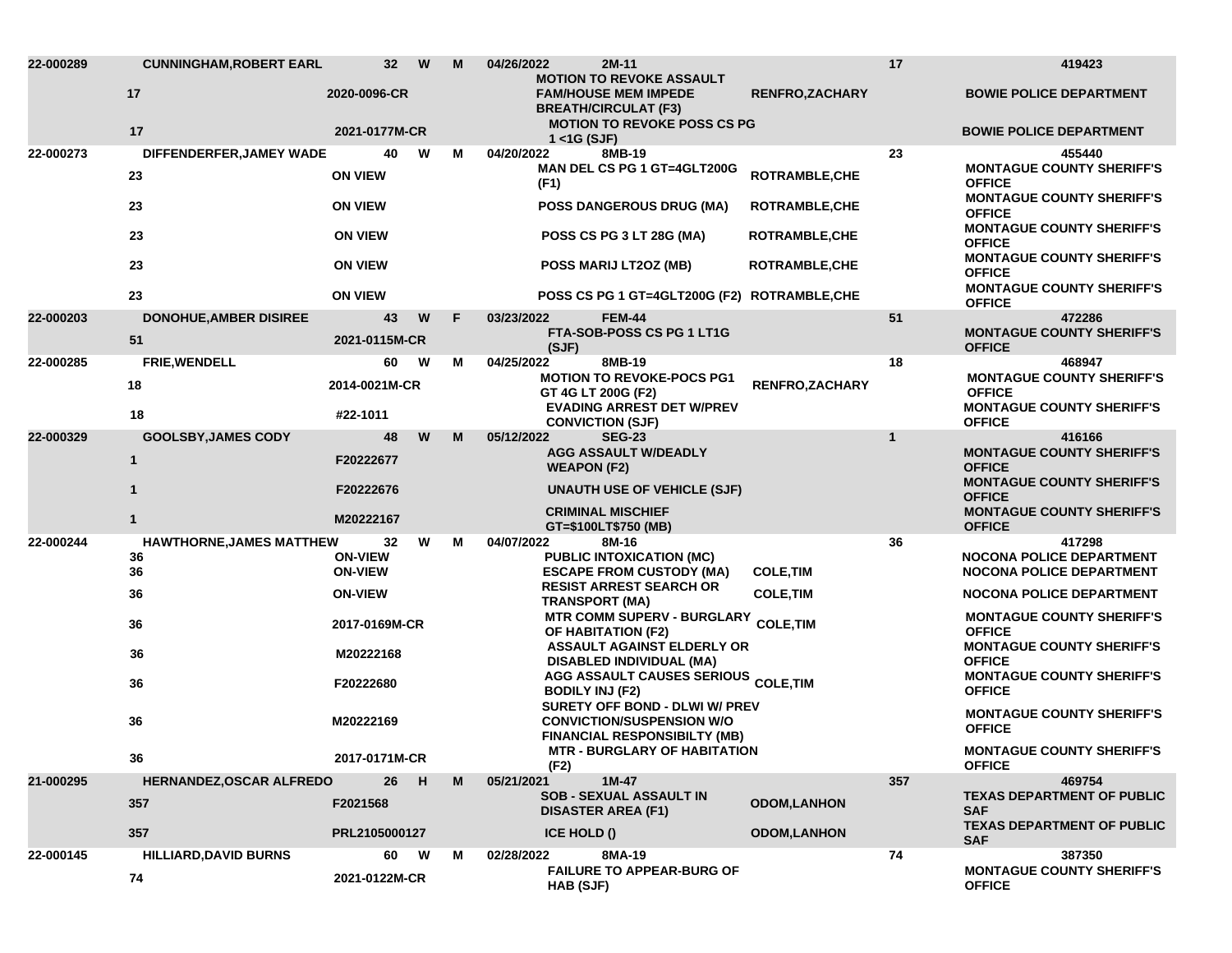|           | 74                            | 17943-01                         |   |   | <b>PUBLIC INTOX (MC)</b>                                                                                                     |                       |                    | <b>MONTAGUE COUNTY SHERIFF'S</b><br><b>OFFICE</b>                                     |
|-----------|-------------------------------|----------------------------------|---|---|------------------------------------------------------------------------------------------------------------------------------|-----------------------|--------------------|---------------------------------------------------------------------------------------|
| 22-000279 | <b>HOGUE, MASON EDWIN</b>     | 29                               | W | M | 04/21/2022<br>8MB-19                                                                                                         |                       | 22                 | 472781                                                                                |
|           | 22                            | <b>ON-VIEW</b>                   |   |   | <b>FAIL TO IDENTIFY GIVING</b><br><b>FALSE/FICTITIOUS INFO (MB)</b>                                                          | YANDELL, TRAVIS       |                    | <b>BOWIE POLICE DEPARTMENT</b>                                                        |
|           | 22                            | <b>ON-VIEW</b>                   |   |   | UNAUTH USE OF VEHICLE (SJF)                                                                                                  | YANDELL, TRAVIS       |                    | <b>BOWIE POLICE DEPARTMENT</b>                                                        |
|           | 22                            | <b>ON-VIEW</b>                   |   |   | <b>POSSESSION OF DRUG</b><br><b>PARAPHERNALIA - CLASS C (MC)</b>                                                             |                       |                    | <b>BOWIE POLICE DEPARTMENT</b>                                                        |
|           | 22                            | 01-164411                        |   |   | THEFT PROP GT=\$2,500LT\$30K<br>(SJF)                                                                                        | YANDELL, TRAVIS       |                    | <b>BOWIE POLICE DEPARTMENT</b>                                                        |
|           | 22                            | 01-164567                        |   |   | <b>CREDIT CARD OR DEBIT CARD</b><br><b>ABUSE (SJF)</b>                                                                       | YANDELL, TRAVIS       |                    | <b>BOWIE POLICE DEPARTMENT</b>                                                        |
|           | 22<br>22                      | 01-164719<br>003025<br>01-164824 |   |   | <b>BURGLARY OF VEHICLE (MA)</b><br>POSS CS PG 1 LT1G (SJF)                                                                   | YANDELL, TRAVIS       |                    | <b>BOWIE POLICE DEPARTMENT</b><br><b>BOWIE POLICE DEPARTMENT</b>                      |
|           | 22                            |                                  |   |   | THEFT PROP GT=\$2,500LT\$30K<br>(SJF)                                                                                        |                       |                    | <b>BOWIE POLICE DEPARTMENT</b>                                                        |
|           | 22<br>22                      | 01-164876<br>W-2022-00049        |   |   | UNAUTH USE OF VEHICLE (SJF) YANDELL, TRAVIS<br>THEFT PROP GT=\$30KLT\$150K (F3)                                              |                       |                    | <b>BOWIE POLICE DEPARTMENT</b><br><b>BOWIE POLICE DEPARTMENT</b>                      |
| 22-000258 | <b>HUNEKE, JIMMY LEE</b>      | 25                               | W | м | 04/14/2022<br>8M-14                                                                                                          |                       | 29                 | 469445                                                                                |
|           | 29                            | CF-2022-189                      |   |   | POSS OR PROMOTION OF CHILD<br><b>PORNOGRAPHY (F3)</b>                                                                        |                       |                    | <b>MONTAGUE COUNTY SHERIFF'S</b><br><b>OFFICE</b>                                     |
|           | 29                            | CF-2022-190<br>CF-2022-191       |   |   | POSS OR PROMOTION OF CHILD<br><b>PORNOGRAPHY (F2)</b><br>POSS OR PROMOTION OF CHILD                                          |                       |                    | <b>MONTAGUE COUNTY SHERIFF'S</b><br><b>OFFICE</b><br><b>MONTAGUE COUNTY SHERIFF'S</b> |
|           | 29                            |                                  |   |   | <b>PORNOGRAPHY (F3)</b>                                                                                                      |                       | <b>OFFICE</b>      |                                                                                       |
|           | 29                            | CF-2022-192                      |   |   | <b>POSS OR PROMOTION OF CHILD</b><br><b>PORNOGRAPHY (F2)</b><br><b>POSS OR PROMOTION OF CHILD</b><br><b>PORNOGRAPHY (F3)</b> |                       |                    | <b>MONTAGUE COUNTY SHERIFF'S</b><br><b>OFFICE</b>                                     |
|           | 29                            | CF-2022-193                      |   |   |                                                                                                                              |                       |                    | <b>MONTAGUE COUNTY SHERIFF'S</b><br><b>OFFICE</b>                                     |
|           | 29                            | CF-2022-194                      |   |   | POSS OR PROMOTION OF CHILD<br><b>PORNOGRAPHY (F3)</b>                                                                        |                       |                    | <b>MONTAGUE COUNTY SHERIFF'S</b><br><b>OFFICE</b>                                     |
| 22-000315 | <b>JUSTISS, JUSTIN THOMAS</b> | 27                               | W | M | 05/08/2022<br>8MB-18                                                                                                         |                       | $5\phantom{.0}$    | 472789                                                                                |
|           | 5                             | <b>ON VIEW</b>                   |   |   | POSS CS PG 1 LT1G (SJF)                                                                                                      |                       |                    | <b>MONTAGUE COUNTY SHERIFF'S</b><br><b>OFFICE</b>                                     |
| 22-000303 | KIMBRELL, ZACHARY TAYLUR      | 26                               | W | м | 05/03/2022<br>8MB-18                                                                                                         |                       | 10                 | 470826                                                                                |
|           | 10                            | 2017-0055M-CR                    |   |   | <b>MOTION TO REVOKE COMMUNITY</b><br><b>SUPERVISION BURGLARY OF</b>                                                          |                       |                    | <b>CLAY COUNTY</b>                                                                    |
|           |                               |                                  |   |   | <b>HABITION (F2)</b><br><b>MOTION TO REVOKE COMMUNITY</b>                                                                    |                       |                    |                                                                                       |
|           | 10                            | 2018-0080M-CR                    |   |   | <b>SUPERVISION POSS MARIJ GT2</b><br>OZLT=4OZ DRUG FREE ZONE (SJF)                                                           |                       | <b>CLAY COUNTY</b> |                                                                                       |
|           | 10                            | CJ-2022-240-D                    |   |   | <b>CRIMINAL MISCHIEF</b>                                                                                                     |                       |                    | <b>MONTAGUE COUNTY SHERIFF'S</b><br><b>OFFICE</b>                                     |
| 22-000212 | <b>KNOWLES, THOMAS MYRON</b>  | 34                               | W | M | GT=\$100LT\$750 (MB)<br>03/26/2022<br>8MB-21                                                                                 |                       | 48                 | 423250                                                                                |
|           | 48                            | <b>ON VIEW</b>                   |   |   | <b>MAN DEL CS PG 1 GT=1GLT4G</b><br>(F2)                                                                                     | <b>RENFRO,ZACHARY</b> |                    | <b>MONTAGUE COUNTY SHERIFF'S</b><br><b>OFFICE</b>                                     |
|           | 48                            | <b>ON VIEW</b><br>1707344D       |   |   | <b>RESIST ARREST SEARCH OR</b><br><b>TRANSPORT (MA)</b>                                                                      | RENFRO, ZACHARY       |                    | <b>MONTAGUE COUNTY SHERIFF'S</b><br><b>OFFICE</b>                                     |
|           | 48                            |                                  |   |   | POSS CS PG 1/1-B LT 1G (SJF)                                                                                                 |                       |                    | <b>MONTAGUE COUNTY SHERIFF'S</b><br><b>OFFICE</b>                                     |
|           | 48                            | F20222675                        |   |   | <b>FAIL TO COMPLY SEX OFF DUTY</b><br>TO REG LIFE/90 DAY (F2)                                                                | RENFRO, ZACHARY,      |                    | <b>MONTAGUE COUNTY SHERIFF'S</b><br><b>OFFICE</b>                                     |
| 22-000299 | <b>LEE, CLINTON GLEN</b>      | 41                               | W | М | 04/29/2022<br>8MB-21                                                                                                         |                       | 14                 | 470666                                                                                |
|           | 14                            | 2021-0186M-CR                    |   |   | MTP-POSS CS PG 1 LT1G (SJF)                                                                                                  | <b>COLE.TIM</b>       |                    | <b>MONTAGUE COUNTY SHERIFF'S</b><br><b>OFFICE</b>                                     |
| 22-000254 | <b>LIRA, MIGUEL ANGEL</b>     | 38 H                             |   | M | 04/14/2022<br><b>TRS-48</b>                                                                                                  |                       | 29                 | 469884                                                                                |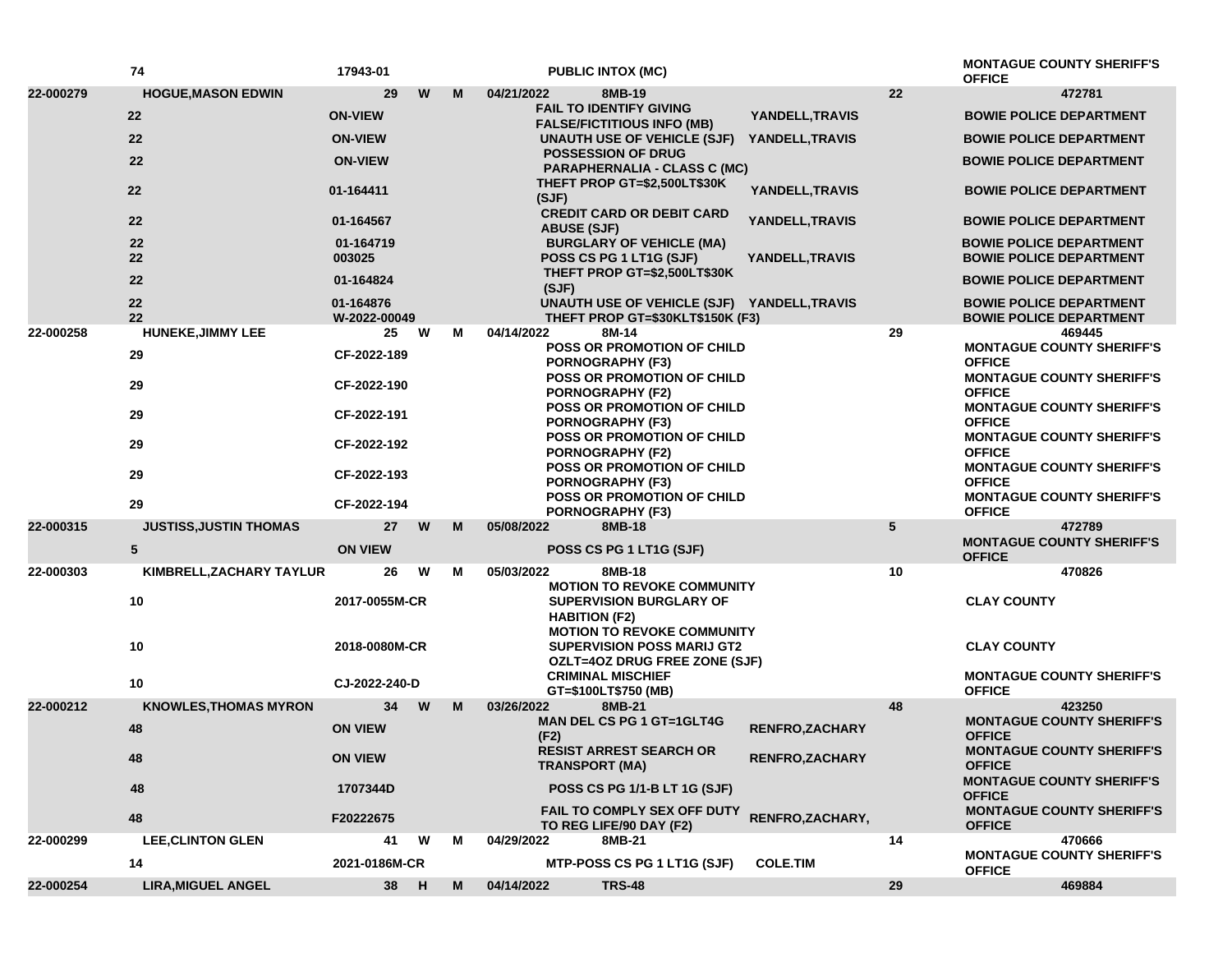|           | 29                               | 2021-0013M-CR            |   |    | <b>MTR COMMUNITY</b><br>SUPERVISION-POSS CS PG 1 LT1G YANDELL, TRAVIS                                              |                        |               | <b>MONTAGUE COUNTY SHERIFF'S</b>                                 |
|-----------|----------------------------------|--------------------------|---|----|--------------------------------------------------------------------------------------------------------------------|------------------------|---------------|------------------------------------------------------------------|
|           |                                  |                          |   |    | (SJF)                                                                                                              |                        | <b>OFFICE</b> |                                                                  |
|           | 29                               | 13282-01                 |   |    | <b>POSSESSION OF DRUG</b><br>PARAPHERNALIA - CLASS C (MC)                                                          |                        |               | <b>MONTAGUE COUNTY SHERIFF'S</b><br><b>OFFICE</b>                |
| 22-000291 | <b>LOWERY, MELISSA LYNN</b>      | 41                       | W | F. | 04/27/2022<br><b>FEM-43</b>                                                                                        |                        | 16            | 469767                                                           |
|           | 16                               | 0500067095               |   |    | <b>CAPIAS - UNAUTHORIZED</b><br><b>BURNING (MC)</b>                                                                |                        |               | <b>BOWIE POLICE DEPARTMENT</b>                                   |
|           | 16                               | 0500066851               |   |    | <b>CAPIAS - UNAUTHORIZED</b><br><b>BURNING (MC)</b>                                                                |                        |               | <b>BOWIE POLICE DEPARTMENT</b>                                   |
|           | 16<br>16                         | 0500067332<br>003021     |   |    | <b>UNAUTHORIZED BURNING (MC)</b><br><b>ARSON (F2)</b>                                                              | <b>JORDAN, COLLIN</b>  |               | <b>BOWIE POLICE DEPARTMENT</b><br><b>BOWIE POLICE DEPARTMENT</b> |
| 22-000228 | <b>MINYARD, RICHARD LAWRENCE</b> | 29                       | W | M  | 04/01/2022<br>8MB-19                                                                                               |                        | 42            | 472381                                                           |
|           | 42                               | 2021-0200M-CR            |   |    | <b>FAILURE TO APPEAR</b><br>POSSESSION OF CS PG 1G LT 4 ()                                                         | ALLEN,LAUREN           |               | <b>MONTAGUE COUNTY SHERIFF'S</b><br><b>OFFICE</b>                |
| 22-000022 | <b>NEISS, JERRY ALAN</b>         | 35                       | W | M  | 01/12/2022<br>1M-46                                                                                                |                        | 121           | 464970                                                           |
|           | 121                              | F20212625                |   |    | FAIL TO COMPLY SEX OFF DUTY<br>TO REG LIFE/ANNUAL (F3)                                                             | <b>JORDAN, COLLIN</b>  |               | <b>MONTAGUE COUNTY SHERIFF'S</b><br><b>OFFICE</b>                |
| 22-000216 | <b>NEWSOME, SONIA DANN</b>       | 46                       | W | F  | 03/28/2022<br><b>FEM-43</b>                                                                                        |                        | 46            | 472757                                                           |
|           | 46                               | F20222667                |   |    | <b>FORGERY GOVT/NATIONAL</b><br><b>INST/MONEY/SECURITY (F3)</b>                                                    | <b>MARSH, LEE ANN</b>  |               | <b>MONTAGUE COUNTY SHERIFF'S</b><br><b>OFFICE</b>                |
|           | 46                               | F20222668                |   |    | <b>FORGERY GOVT/NATIONAL</b><br><b>INST/MONEY/SECURITY (F3)</b>                                                    | Marsh, Lee Ann         |               | <b>MONTAGUE COUNTY SHERIFF'S</b><br><b>OFFICE</b>                |
| 22-000243 | <b>OWENS, ANGELA MICHELLE</b>    | 37                       | W | F. | <b>FEM-44</b><br>04/06/2022                                                                                        |                        | 37            | 458568                                                           |
|           | 37                               | 2021-0040M-CR            |   |    | <b>FAILURE TO APPEAR DECLARING</b><br><b>BOND INSUFFICIENT UNAUTH USEROTRAMBLE, CHE</b><br>OF VEHICLE (SJF)        |                        |               | <b>MONTAGUE COUNTY SHERIFF'S</b><br><b>OFFICE</b>                |
|           | 37                               | 2021-0067M-CR            |   |    | <b>FAILURE TO APPEAR-DECLARING</b><br>BOND INSUFFICIENT- POSS CS PG ROTRAMBLE, CHE<br>1 LT 1 G DRUG FREE ZONE (F3) |                        |               | <b>MONTAGUE COUNTY SHERIFF'S</b><br><b>OFFICE</b>                |
|           | 37                               | 2021FW003085             |   |    | POSS CS PG 1 GT=1GLT4G (F3)                                                                                        |                        |               | <b>MONTAGUE COUNTY SHERIFF'S</b><br><b>OFFICE</b>                |
| 21-000266 | <b>SANDERS, LANE JOSEPH</b>      | 25                       | W | M  | 05/07/2021<br>8M-14                                                                                                |                        | 371           | 471332                                                           |
|           | 371                              | 2020-0133M-CR            |   |    | <b>MTP - POSS CS PG 1</b><br>GT=4GLT200G (F2)                                                                      | <b>WILLIAMS, ROGER</b> |               | <b>BOWIE POLICE DEPARTMENT</b>                                   |
|           | 371                              | 2020-0134M-CR            |   |    | <b>MTP - EVADING ARREST</b><br><b>DETENTION W/VEH OR</b>                                                           | Williams, Roger        |               | <b>BOWIE POLICE DEPARTMENT</b>                                   |
|           |                                  |                          |   |    | <b>WATERCRAFT (SJF)</b><br><b>RESIST ARREST SEARCH OR</b>                                                          |                        |               |                                                                  |
|           | 371                              | <b>ON VIEW</b>           |   |    | <b>TRANSPORT (MA)</b>                                                                                              | Williams, Roger        |               | <b>BOWIE POLICE DEPARTMENT</b>                                   |
| 22-000257 | <b>SNIDER, KENNETH CHARLES</b>   | 44                       | W | м  | 04/14/2022<br>8MA-19                                                                                               |                        | 29            | 392980                                                           |
|           | 29                               | 2018-0219M-CR            |   |    | MTR - POSS CS PG 1 LT1G (SJF) RENFRO, ZACHARY                                                                      |                        |               | <b>MONTAGUE COUNTY SHERIFF'S</b><br><b>OFFICE</b>                |
|           | 29                               | 003020<br><b>ON VIEW</b> |   |    | <b>SOB-POSS MARIJ LT2OZ (MB)</b>                                                                                   | <b>RENFRO, ZACHARY</b> |               | <b>MONTAGUE COUNTY SHERIFF'S</b><br><b>OFFICE</b>                |
|           | 29                               |                          |   |    | POSS CS PG 1 LT1G DRUG FREE<br>RENFRO, ZACHARY<br>ZONE (F3)                                                        |                        |               | <b>MONTAGUE COUNTY SHERIFF'S</b><br><b>OFFICE</b>                |
|           | 29                               | <b>ON VIEW</b>           |   |    | DRIVING W/LIC INV W/PREV<br><b>CONV/SUSP/W/O FIN RES (MB)</b>                                                      |                        |               | <b>MONTAGUE COUNTY SHERIFF'S</b><br><b>OFFICE</b>                |
| 22-000026 | <b>STEWART, SILVER SHADOW</b>    | 25                       | W | M  | 01/14/2022<br><b>TRS-49</b>                                                                                        |                        | 119           | 469271                                                           |
|           | 119                              | <b>ON VIEW</b>           |   |    | <b>MAN DEL CS PG 2 OR 2-A</b><br>GT=4GLT400G (F1)                                                                  | <b>JORDAN, COLLIN</b>  |               | <b>MONTAGUE COUNTY SHERIFF'S</b><br><b>OFFICE</b>                |
|           | 119                              | <b>ON VIEW</b>           |   |    | POSS MARIJ GT4OZLT=5LBS (SJF) JORDAN, COLLIN                                                                       |                        |               | <b>MONTAGUE COUNTY SHERIFF'S</b><br><b>OFFICE</b>                |
|           | 119                              | <b>ON VIEW</b>           |   |    | THEFT PROP GT=\$2,500LT\$30K<br>(SJF)                                                                              | JORDAN, COLIN          |               | <b>MONTAGUE COUNTY SHERIFF'S</b><br><b>OFFICE</b>                |